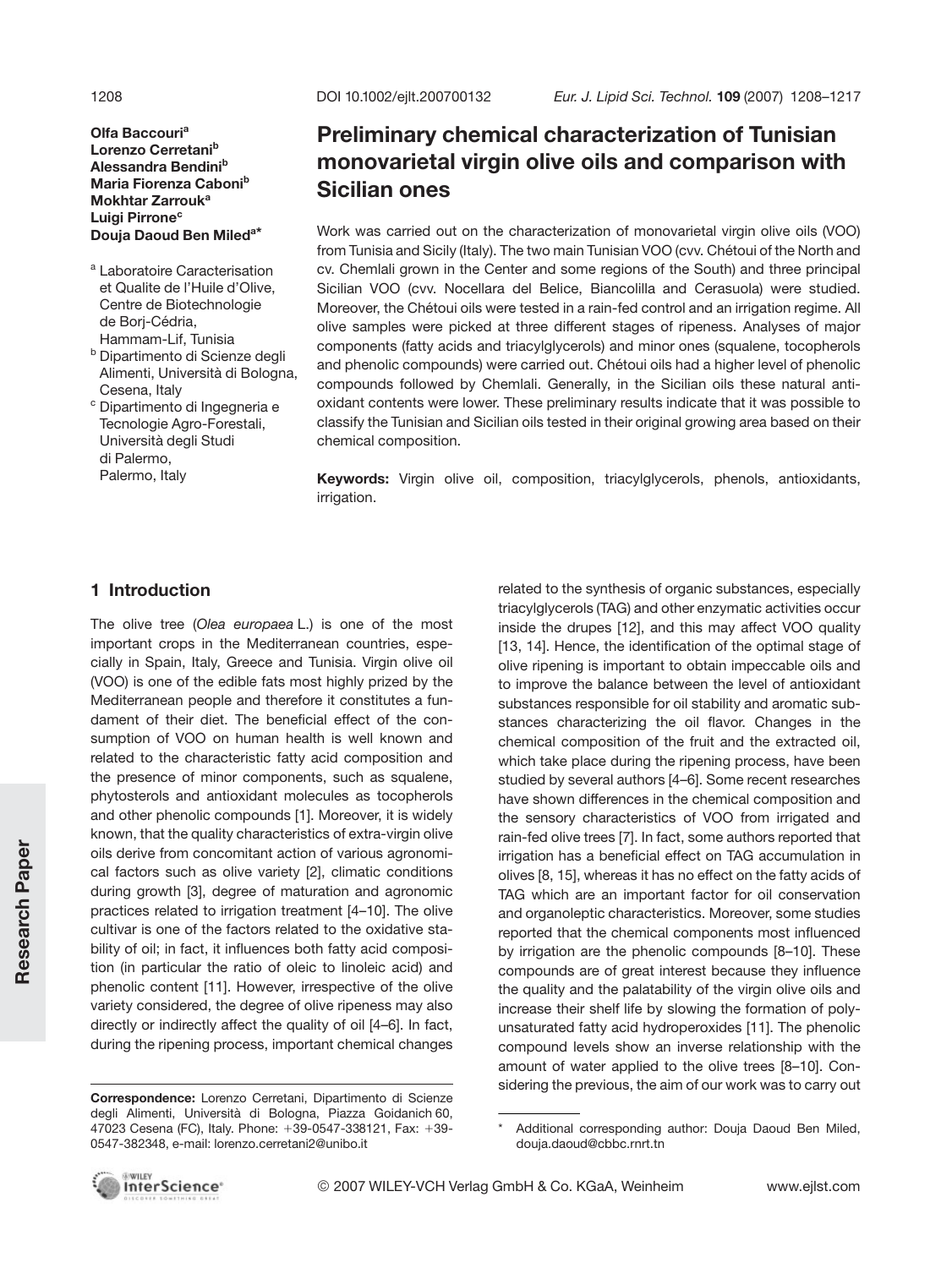*Eur. J. Lipid Sci. Technol.* **109** (2007) 1208–1217 Tunisian and Sicilian monovarietal olive oils 1209

the characterization of monovarietal VOO from Tunisia and Sicily (Italy) based on the study of major (TAG and fatty acids) and minor compounds (squalene, tocopherols and phenols). The two main Tunisian VOO (cvv. Chétoui of the north and Chemlali grown in the Center and some regions of the south) and three principal Sicilian VOO (cvv. Nocellara del Belice, Biancolilla and Cerasuola) were studied. Olives were picked at three different stages of ripeness based on the degree of skin and pulp pigmentation. These stages correspond to the traditional harvest dates. Moreover, the Chétoui cv. was tested in a rain-fed control and an irrigation regime, also at three different stages of ripeness. This is the first comparison between the chemical composition of Tunisian and Sicilian (Italy) monovarietal virgin olive oils.

# **2 Materials and methods**

## **2.1 Plant material**

The present work was carried out on monovarietal VOO from Tunisian and Sicilian (Italy) cultivars. The two main Tunisian VOO were cv Chétoui of the North and Chemlali grown in the Centre and some regions of the South, and the three principal Sicilian VOO were cv Nocellara del Belice, Biancolilla and Cerasuola. Moreover the Chétoui VOO was tested in a rain-fed control and an irrigation regime. The experimental irrigation treatment was carried out in the dry season of 2005 (June, July, August and September 2005) at the Centre of Biotechnology of Borj-Cédria (CBBC), Tunisia. The water requirements were calculated using a methodology based on the crop evapotranspiration  $(ET_c)$  proposed by the United Nations Food and Agriculture Organization [16]. Olive oil samples were collected at three maturity stages from the five cultivars (Chétoui, Chemlali, Nocellara del Belice, Biancolilla and Cerasuola). Chétoui and Chemlali olives were hand-picked, in triplicate in perfect sanitary conditions, at three different ripeness stages (RSI, December 5, 2005; RSII, January 2, 2006; RSIII, January 29, 2006) based on the degree of skin and pulp pigmentation according to the method developed by the Agronomic Station of Jaén [17]. After harvesting, the olives were washed and deleafed and then transported to the laboratory (Abencor system, MC" Ingenierias y sistemas, Sevilla, Spain) where they were immediately transformed. This extraction technology reproduced at laboratory scale the industrial process, following the same phases: milling, beating, centrifuging, and decanting. Olive samples from the Nocellara del Belice, Biancolilla and Cerasuola cultivars were also harvested in triplicate at three different ripeness stages (October 2005, November 2005 and December 2005) considering the fruit color in both skin and pulp [17]. All the oil samples were processed under the same conditions. The olives were crushed with a hammer crusher, and the paste was mixed at  $25^{\circ}$ C for 40 min and treated with a three-phase decanter system. All the oils tested were not filtered.

# **2.2 Apparatus**

All high-performance liquid chromatography (HPLC) analyses were performed using a HP 1100 Series instrument (Agilent Technologies, Palo Alto, CA, USA) equipped with a binary pump delivery system, a degasser, and an autosampler. Detection was performed with a diode array UV-Vis detector (DAD), a mass spectrometer detector (MSD), and an evaporative light scattering detector (ELSD) PL–ELS model 1000 Series (Polymer laboratories, Varian Inc., Amherst, MA, USA). All solvents were of HPLC grade and filtered through a  $0.45$ - $\mu$ m nylon filter disk (Lida Manufacturing Corp., Kenosha, WI, USA) prior to use. Spectrophotometric determinations were carried out using an UV-Vis 1601 instrument (Shimadzu Co., Kyoto, Japan), which had a six-slot shuttle and a system for temperature control of working conditions. Fatty acid methyl ester (FAME) and squalene analyses were performed using a GC Clarus 500 Perkin-Elmer (Wellesley, MA, USA) equipped with a flame ionization detector (FID).

## **2.3 Standard, reagents and solvents**

The standard used for spectrophotometric phenol quantification (gallic acid) and the Folin-Ciocalteau reagent were obtained from Merck (Darmstadt, Germany); the standard for HPLC quantification (3,4-dihydroxyphenylacetic acid) and for the evaluation of the antioxidant capacity of phenolic extracts (6-hydroxy-2,5,7,8 tetramethylchroman-2-carboxylic acid, Trolox), such as the reagent 2,2'-azinobis(3-ethylbenzothiazoline)-6-sulfonic acid (ABTS, diammonium salt), were purchased from Sigma-Aldrich (St. Louis, MO, USA). For the quantification of squalene,  $C_{19:0}$  was bought from Sigma-Aldrich, and for the identification of fatty acids, a mix (MIX 463) of FAME standards was purchased from Nu-check Prep. Inc. (Elysian, MN, USA). All solvents used were of analytical or HPLC grade (Merck).

The standards for the HPLC identification (tyrosol, vanillic and coumaric acids) were from Sigma Chemicals Co. (St. Louis, MO, USA); PPO, SOO were from Matreya (Pleasant Gap, PA, USA) and OOL, POO, OOO from Supelco (St.- Louis, MO, USA). Hydroxytyrosol for qualitative analysis was obtained as previously described [4].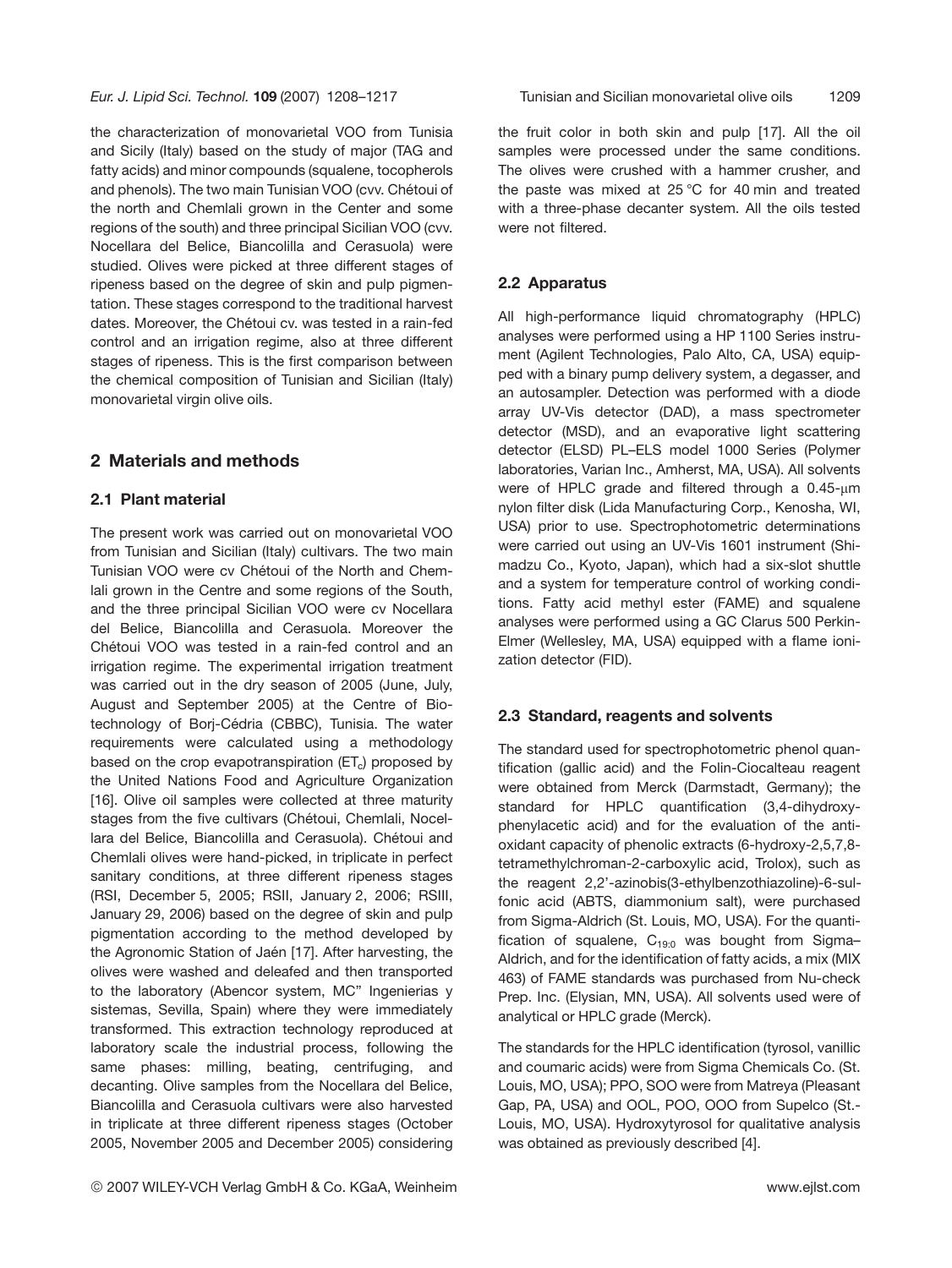# **2.4 Fatty acid and squalene analysis**

The fatty acid composition of the oil samples was determined as methyl esters by capillary gas chromatography (GC) analysis after alkaline treatment; this was obtained by mixing 0.05 g of oil dissolved in 2 mL *n*hexane with 1 mL 2 N potassium hydroxide in methanol, according to Christie [18]. In order to quantify the squalene content in the studied samples, an internal standard  $(C_{19:0})$  of known concentration was added. Of the upper phase, 1  $\mu$ L was injected into a split 1 : 20 GC port set at 240 °C; a fused-silica capillary column (50 m length,  $0.25$  mm ID), coated with CPSil-88 (0.25  $\mu$ m film thickness; Varian, Palo Alto, CA, USA), was utilized. A flow rate of 1.25 mL/min of helium as the carrier gas was used. The FID detector was at 240 °C. The initial oven temperature was kept at 120 °C for 1 min and raised to 240 °C at a rate of 4.0 °C/min and maintained for 4 min. Peaks were identified by comparison of their retention times with those of authentic reference compounds (MIX 463).

The fatty acid composition was expressed as relative percentage of each fatty acid, calculated by internal normalization of the chromatographic peak area, whereas the squalene amount in VOO was estimated based on the internal standard and expressed as g/kg of oil. The average was calculated by three replications for each sample.

## **2.5 Chromatographic analysis of triglycerides**

A 0.3-g oil sample was dissolved in 10 mL 2-propanol/ acetonitrile/*n-*hexane (2 : 2 : 1 vol/vol) mixture and homogenized by stirring. A Luna™ C18 (Phenomenex, Torrance, CA, USA) column,  $5 \mu m$  particle size, 250 mm $\times$ 3.00 mm ID, with a C18 precolumn filter (Phenomenex) was used at room temperature. All solvents were filtered through a  $0.45$ - $\mu$ m nylon filter disk (Lida Manufacturing Corp., Kenosha, WI, USA) prior to use. The injection volume was 10  $\mu$ L. 2-Propanol and acetonitrile were mobile phase A and B, respectively. Elution was performed at a solvent flow rate of 0.7 mL/min with the following gradient: from 0 to 2 min 52% B, up to 4 min 58% B maintained until 25 min, then at 30 min carried to 10% B and finally returned to 52% B at 37 min. Peak assignment was carried out by comparison with several pure standards and chromatograms reported in the literature [19]. The effluent was monitored with an ELSD, with the following settings: evaporator temperature, 70 °C; nebulizer, 30 °C; transfer line, 30; and gas flow rate, 1.0 L/min.

#### **2.6 Extraction of the phenolic fraction**

According to Pirisi et al. [20], 2 g of the oil sample was added to 1 mL *n*-hexane and 2 mL of a methanol/water (60 : 40, vol/vol) solution in a 10-mL centrifuge tube. After vigorous mixing, they were centrifuged for 3 min at  $1490 \times g$ . The hydroalcoholic phase was collected, and the hexanic phase was re-extracted twice with 2 mL methanol/water (60 : 40, vol/vol) solution each time. Finally, the hydroalcoholic fractions were combined, washed with 2 mL *n*-hexane to remove the residual oil, then concentrated and evaporated in vacuum at 35 °C. For spectrophotometric and radicalscavenging activity analysis, the dry extracts were resuspended in 5 mL of a methanol/water (50 : 50, vol/ vol) solution. However, for HPLC analysis, 100 µL of 3,4-dihydroxyphenylacetic acid solution (0.1 mg/mL) as internal standard was added to 4 g of oil; then, after the extraction procedure, dry extracts were solved in 0.5 mL of a methanol/water (50 : 50, vol/vol) solution and filtered through a  $0.2$ - $\mu$ m nylon filter (Whatman Inc., Clifton, NJ, USA). Extractions were performed in three replicates  $(n = 3)$ . Unless otherwise stated, extracts were stored at  $-18$  °C before analysis by HPLC-DAD/MSD, by UV-vis spectrometry and by radical-scavenging activity.

## **2.7 Spectrophotometric determination of total phenols**

The total phenols (TP) content of the extracts was determined according to the Folin-Ciocalteu spectrophotometric method at 750 nm [21], using a gallic acid calibration curve  $(r^2 = 0.998)$ . The results were expressed as mg gallic acid/kg of oil. The spectrophotometric analysis was repeated three times for each type of extract.

#### **2.8 Determination of** *o***-diphenols**

A 0.5-mL sample of each phenolic extract was dissolved in 5 mL methanol/water (50 : 50, vol/vol), and 4 mL of the resulting solution was added to 1 mL of a 5% solution of sodium molybdate dihydrate in ethanol/ water (50 : 50, vol/vol) and shaken vigorously. After 10 min, they were centrifuged for 3 min at  $1490 \times g$ ; the absorbance at 370 nm of the upper layer was measured using the calibration curve of gallic acid  $(r^2 = 0.996)$ . The results were expressed in mg gallic acid/kg of oil. The spectrophotometric analysis was repeated three times for each type of extract.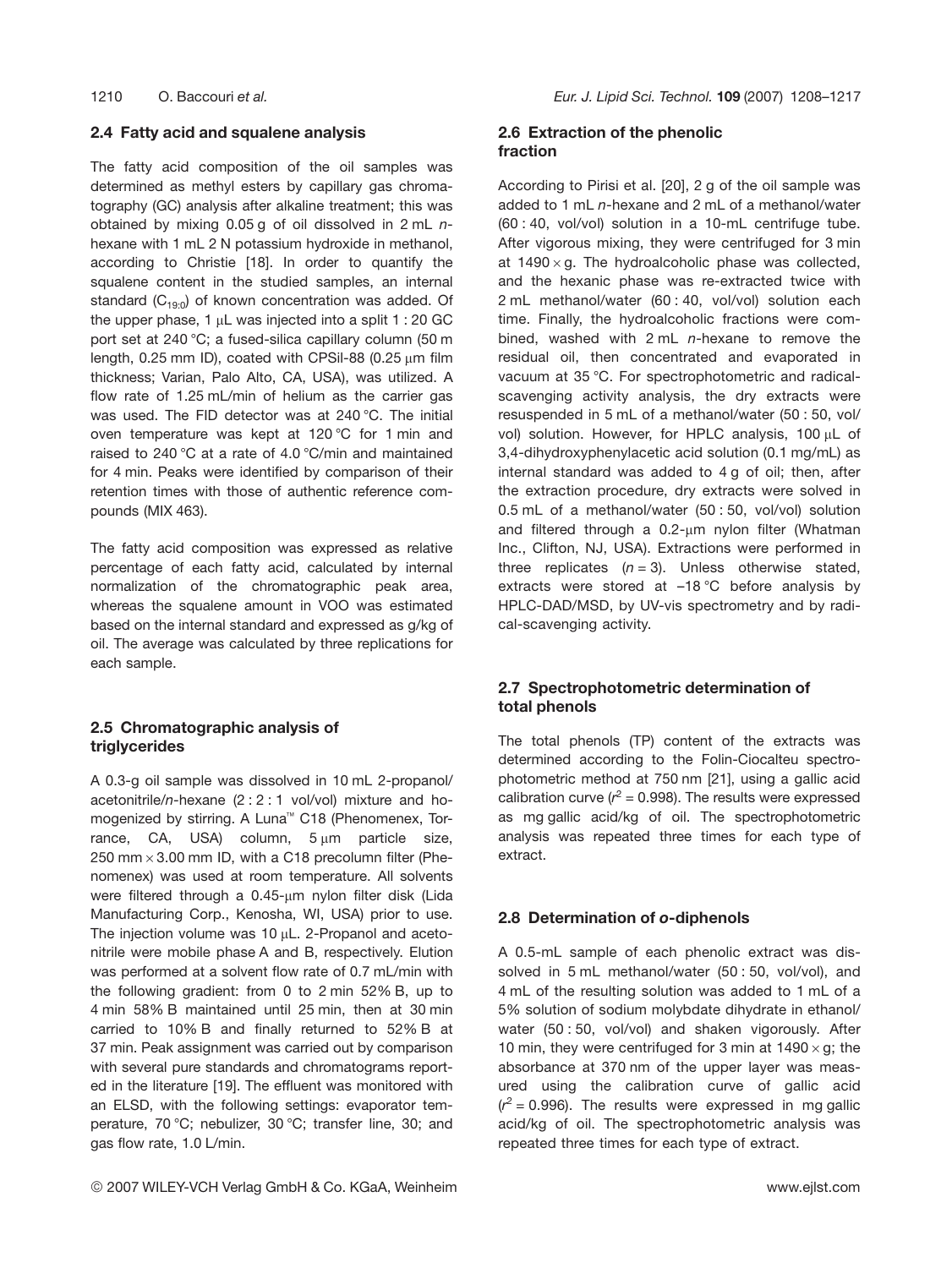#### **2.9 Radical-scavenging activity of phenolic extracts**

The radical-scavenging capability of phenolic extracts was evaluated by ABTS<sup>+</sup> radical cation assay according to the Re et al. [22] method with detection at 734 nm. Results were expressed as mmol Trolox/kg of oil using its calibration curve ( $r^2$  = 0.981).

#### **2.10 Chromatographic analysis of phenols by HPLC-DAD/MSD**

A Luna C18 column (Phenomenex) of  $5 \mu m$  particle size and 250 mm length, 3.00 mm ID was used. The mobile phase flow rate was 0.5 mL/min. The wavelength was set at 280 nm for phenolic acids, phenyl ethyl alcohols and secoiridoids. The injection volume was 10 µL. Analyses were carried out at room temperature. The gradient elution [23] was carried out using water/formic acid (99.5 : 0.5, vol/vol) as mobile phase A and acetonitrile as mobile phase B of the solvent system. The total run time was 75 min. Phenolic compounds were quantified using a calibration curve made with 3,4-dihydroxyphenylacetic acid (Sigma-Aldrich) (*r* <sup>2</sup> = 0.999). The average was calculated by three replications for each sample.

The MS analyses were carried out using an electrospray (API-ES) interface operating in positive mode using the following conditions: drying gas flow, 9 L/ min; nebulizer pressure, 50 psi; gas drying temperature, 350 °C. Phenolic compounds were identified (Fig. 1) comparing retention times (by spiking attempts) and UV and MS spectra of the detected peaks with those of commercial (tyrosol, vanillic and coumaric acids) and synthesized compounds (hydroxytyrosol) when available. Decarboxy-methyl oleuropein aglycon (DAOA) and lignan (acetoxypinoresinol) were identified by analyzing and comparing their MS spectra with those reported in the literature [4].

#### **2.11 Chromatographic analysis of tocopherols**

Of oil sample, 1 g was dissolved in 10 mL *n*-hexane and extracts were filtered through a 0.45-um nylon filter.  $\alpha$ -,  $\beta$ and  $\gamma$ -tocopherols ( $\alpha$ -toc,  $\beta$ -toc, and  $\gamma$ -toc, respectively) were determined by HPLC equipped with a photodiode detector array set at 295 nm. The used column was a Phenomenex, Luna, CN 100A (150 mm, 4.6 mm ID) under isocratic conditions with *n*-hexane/dichloromethane (95 : 5, vol/vol) as the mobile phase at a flow rate of 1 mL/ min. The injection volume was 20 µL. Analyses were carried out at room temperature. The total run time was 10 min. Three calibration curves were constructed with standard solutions of each compound ( $\alpha$ -,  $\beta$ - and  $\gamma$ -toc,  $r^2$  = 0.999, 0.986 and 0.999, respectively) and used for quantification. The results are expressed in mg  $\alpha, \beta, \gamma$ -toc/ kg of oil.

## **2.12 Statistical analysis**

The results reported in this study are the averages of at least three repetitions  $(n = 3)$ , unless otherwise stated. Chemical data were analyzed using the Statistica 6.0 (Statsoft Inc., Tulsa, OK, USA) statistical software. The significance of differences at a 5% level between averages was determined by one-way ANOVA using Tukey's test. Data were also analyzed by principal component and classification analysis, to determine the correlation between the analyses and the differences between the samples.

# **3 Results and discussion**

#### **3.1 Fatty acid composition and squalene amount**

The difference between the five cultivars regarding their fatty acid composition was shown in oleic (18:1) and linoleic (18:2) acid contents. In fact, it can be seen that the oleic acid contents of the Tunisian olive oils were lower than for the Sicilian samples. However, the linoleic acid content of the former was significantly higher than that of the latter. Hence, the ratio between oleic and linoleic acid (C18:1/C18:2) in the Tunisian olive oils was lower than in the Sicilian ones (Tab. 1). Moreover, our results showed that the oleic, linoleic and linolenic acid contents varied during the maturation process. In fact, in the two Tunisian and in Cerasuola VOO, from the first harvest to the last one, the oleic/linoleic acid ratio decreased during olive maturation. These results coincide with those obtained by other authors [5, 6]. However, this trend was not observed in the other varieties. In fact, the oleic/linoleic acid ratio increased from 10.4 to 15.4% in the Nocellara del Belice variety and remained almost unchanged in the Biancolilla cultivar. Moreover, irrigation treatment apparently did not affect the fatty acid composition in the Chétoui oils since no statistically significant differences were observed in the present study (Tab. 1). In contrast, other authors [7, 24] observed that olive oils of irrigated trees had higher contents of palmitic and linoleic acids, but these changes were very slight and did not have any nutritional relevance. Hence, our results confirmed that mainly the variety and the ripening degree of the olives influence the acidic composition of the studied olive oils, whereas, the impact of irrigation is less relevant.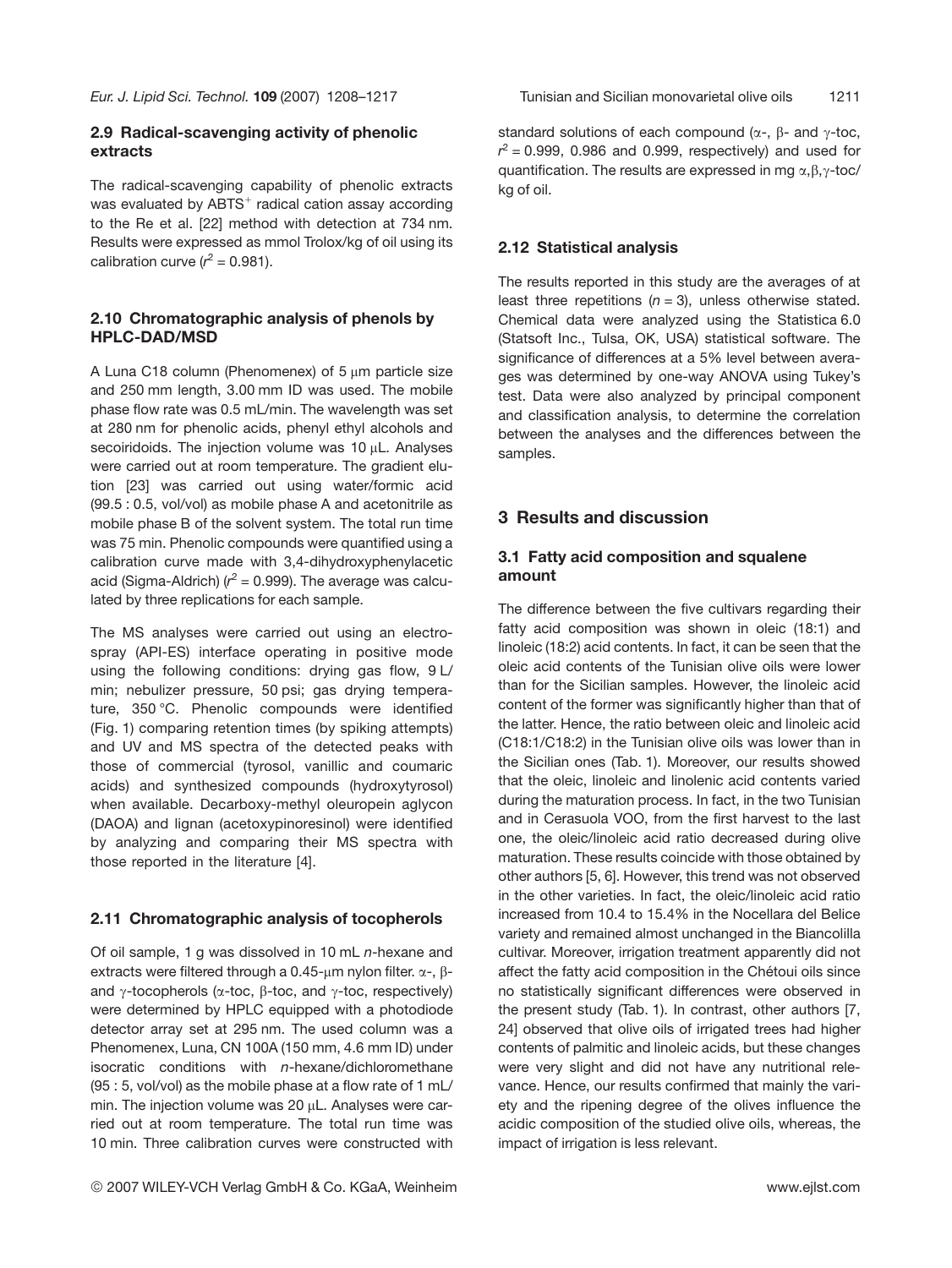| <b>Variety</b> | Stage of<br>ripening | C18:1 <sup>§</sup>                                      | $C18:2^s$                                                                       | C18:1/<br>$C18:2^s$                                                                | Squal-<br>ene <sup>\$</sup>                                     | PLL <sup>#</sup>                             | $OLL^*$                                        | $POLn +$<br>EeOL <sup>#</sup>                   | $00L^*$                                                 | POL <sup>#</sup>                                                                            | $000*$                                                                                                             | P00 <sup>#</sup>                                                                                 | PP <sub>0</sub> #                             | S00#                                              |
|----------------|----------------------|---------------------------------------------------------|---------------------------------------------------------------------------------|------------------------------------------------------------------------------------|-----------------------------------------------------------------|----------------------------------------------|------------------------------------------------|-------------------------------------------------|---------------------------------------------------------|---------------------------------------------------------------------------------------------|--------------------------------------------------------------------------------------------------------------------|--------------------------------------------------------------------------------------------------|-----------------------------------------------|---------------------------------------------------|
| <b>NB</b>      | Ш<br>Ш               | 73.04b;w<br>74.74ab;v<br>$76.38^{a;v}$                  | $6.99^{a;x}$<br>$6.81^{a}$<br>$5.05^{b;x}$                                      | $10.43^{b;w}$<br>$10.97^{b;w}$<br>$15.41^{a,v}$                                    | $9.67^{a,v}$<br>$8.32^{b;w}$<br>$6.27^{\mathrm{c},\mathrm{WX}}$ | $0.00^{a;z}$<br>$0.00^{a;z}$<br>$0.00^{a;z}$ | $1.29^{a;w}$<br>$1.20^{a;w}$<br>$0.56^{b;xy}$  | $0.89^{a,yz}$<br>$0.45^{b,z}$<br>$0.24^{c;z}$   | $11.15^{a,z}$<br>$10.81^{a}$<br>$10.70^{a,z}$           | $2.65^{a,y}$                                                                                | $45.56^{a;x}$<br>$1.92^{ab;yz}$ 51.58 <sup>a; wx</sup> 31.30 <sup>b; w</sup><br>$1.20^{ab;z}$ 55.52 <sup>a;w</sup> | $36.26^{a,v}$<br>29.91b;wx 0.42b;x                                                               | $0.87^{a;w}$<br>$0.85^{a,w}$                  | $1.32^{a;vw}$<br>1 $89^{a,v}$<br>$1.45^{a;vw}$    |
| BA             | Ш<br>Ш               | 73.12ab;w<br>70.68ab;x<br>$74.34^{a,v}$                 | $7.49^{ab;x}$<br>$9.06^{a;x}$<br>$7.82^{ab;x}$                                  | $9.75^{a,x}$<br>$7.80^{b,y}$<br>$9.50^{a}$                                         | $5.18^{c;wx}$<br>$8.95^{a;v}$<br>$7.25^{b;w}$                   | $0.00^{c;z}$<br>$0.15^{a;x}$<br>$0.05^{b,y}$ | $0.88^{a;x}$<br>$1.09^{a;wx}$<br>$1.03^{a;wx}$ | $0.46^{b;z}$<br>$0.27^{c,z}$<br>$0.82^{a,yz}$   | $9.22^{a;z}$<br>$10.09^{a;z}$<br>$12.35^{a,yz}$         | $1.46^{a,z}$<br>$1.97^{a,yz}$<br>$1.22^{a,z}$                                               | $56.99^{a;w}$<br>$56.09^{a;w}$<br>$57.60^{a;w}$                                                                    | $29.25^{a;wx}$ 0.73 <sup>a;w</sup><br>29.28 <sup>a;wx</sup> 0.54 <sup>a;x</sup><br>$25.61^{b;x}$ | $0.00^{b,y}$                                  | $1.02^{a;w}$<br>$0.53^{b;x}$<br>$1.32^{a;vw}$     |
| <b>CE</b>      | Ш<br>Ш               | $76.51^{a,v}$<br>$70.68^{b;x}$<br>$75.57^{a,v}$         | $7.46^{c;x}$<br>$9.06^{b;x}$<br>$10.01^{a}$                                     | $10.28^{a;w}$<br>$7.80^{b,y}$<br>$7.56^{b,y}$                                      | $4.01^{a,x}$<br>$2.08^{b, z}$<br>$1.04^{c,z}$                   | $0.07^{a;x}$<br>$0.10^{a}$<br>$0.04^{a,y}$   | $1.06^{a;wx}$<br>$1.34^{a;w}$<br>$0.43^{b;xy}$ | $0.62^{a,yz}$<br>$0.62^{a,yz}$<br>$0.65^{a,yz}$ | $15.32^{b,y}$<br>$12.65^{c, yz}$<br>$19.60^{a}$         | $1.18^{b;z}$<br>$1.61^{b, yz}$<br>$2.93^{a,y}$                                              | 58.32 $b;W$<br>$63.15^{a,v}$<br>$47.42^{c;x}$                                                                      | $21.71^{b;x}$<br>$19.76^{b,x}$<br>27.01 <sup>a;wx</sup> 0.27 <sup>b;x</sup>                      | $0.50^{a,x}$<br>$0.70^{a;wx}$                 | $1.24^{a;vw}$<br>$0.06^{b,y}$<br>$1.66^{a;vw}$    |
| <b>CT RF</b>   | Ш<br>Ш               | $70.71^{a;x}$<br>$70.20^{a;x}$                          | 71.72 <sup>a;wx</sup> 13.65 <sup>ab;w</sup><br>$15.23^{a,v}$<br>$14.87^{ab;vw}$ | $5.26^{a,z}$<br>4.65ab;z 8.27a;v                                                   | $7.94^{b;w}$<br>4.72ab;z 5.79c;wx                               | $0.00^{c;z}$<br>$0.23^{b;w}$<br>$0.45^{a,v}$ | $0.23^{c,y}$<br>$0.46^{b;xy}$<br>$3.04^{a,v}$  | $1.25^{c,y}$<br>$5.37^{b;w}$<br>$7.20^{a,v}$    | 22.20 <sup>c;wx</sup><br>$29.79^{b;w}$<br>$36.59^{a,v}$ | $5.49^{a;x}$<br>$4.61^{ab;x}$                                                               | 4.34ab;x 49.20ab;wx 21.36a;x<br>$44.10^{b;x}$<br>$43.01^{b;x}$                                                     | $13.21^{b,y}$<br>$5.08^{c;z}$                                                                    | $0.76^{a;wx}$<br>$0.00^{b,y}$<br>$0.00^{b,y}$ | $0.66^{b,x}$<br>$1.34^{a;vw}$<br>$0.00^{c;z}$     |
| <b>CT IR</b>   | Ш<br>Ш               | 68.72 <sup>a;x</sup><br>$68.28^{a;x}$<br>$65.92^{ab;x}$ | $16.13^{b,v}$<br>$17.22^{a,v}$<br>$18.41^{a,v}$                                 | 6.52 $a^{3yz}$ 4.26 $a^{2x}$<br>$6.35^{a, yz}$ 3.97 <sup>a;y</sup><br>$3.60^{b,z}$ | $3.58^{a,y}$                                                    | $0.04^{a,y}$<br>$0.15^{a;x}$<br>$0.06^{a,y}$ | $0.31^{b,y}$<br>$1.22^{a;wx}$<br>$0.37^{b,y}$  | $4.56^{b;w}$<br>$1.63^{c,y}$<br>$5.93^{a;w}$    | $22.37^{b;wx}$<br>$15.42^{c,y}$<br>$25.79^{a;wx}$       | $5.46^{b,x}$<br>$4.90^{b;x}$<br>$9.13^{a;w}$                                                | 49.01 <sup>a;wx</sup> 25.74 <sup>a;x</sup><br>$35.01^{c,y}$                                                        | 40.30ab;xy 23.31ab;x 0.80ab;w<br>22.00ab;x $0.30^{b;x}$                                          | $1.29^{a,w}$                                  | $2.86^{a,v}$<br>$0.64^{\rm c,x}$<br>$1.41^{b;vw}$ |
| <b>CM</b>      | Ш<br>Ш               | $61.57^{a,y}$<br>$61.46^{a,y}$<br>$59.25^{b,y}$         | $14.27^{b;vw}$<br>$15.79^{a,v}$<br>$16.38^{a;v}$                                | $4.32^{a,z}$<br>$3.90^{ab;z}$<br>$3.63^{ab;z}$ 2.00 <sup>c;z</sup>                 | $6.47^{a;wx}$<br>$4.77^{b,x}$                                   | $0.00^{b;z}$<br>$0.21^{a;w}$<br>$0.00^{b;z}$ | $0.30^{b,y}$<br>$0.48^{a;xy}$<br>$0.20^{b,y}$  | $3.36^{a;x}$<br>$3.29^{a;x}$<br>$3.68^{a;x}$    | $14.52^{c,y}$<br>$18.65^{b;x}$<br>$22.80^{a;wx}$        | $12.67^{b;vw}$ 30.77 <sup>b;y</sup><br>$17.42^{a,v}$<br>$13.17^{b;vw}$ 32.60 <sup>b;y</sup> | $24.57^{c,z}$                                                                                                      | $35.42^{a,v}$<br>$32.87^{b;w}$<br>$26.26^{c;x}$                                                  | $2.54^{a,v}$<br>$2.20^{a,v}$<br>$1.02^{b;w}$  | $0.41^{a,x}$<br>$0.31^{a,x}$<br>$0.27^{b;x}$      |

**Tab. 1.** Fatty acid, TAG composition and squalene content of the studied olive oils.

NB: Nocellara del Belice; BA: Biancolilla; CE: Cerasuola; CT RF: Chétoui rain-fed; CT IR: Chétoui irrigated; CM: Chemlali. P: palmitic; S: stearic; O: oleic; L: linoleic; Ln: linolenic; Ee: elaidinic acids.

 $a-c$  Different letters in the same column concerning the same cultivar indicate significantly different values ( $p < 0.05$ ).

 $v$ <sup>-z</sup> Different letters in the same column concerning all studied samples indicate significantly different values ( $p$  <0.05).

§ As percentage of total fatty acids.

\$ In g/kg of oil.

# As percentage of total TAG.

Squalene is the major olive oil hydrocarbon; in fact, this molecule makes up more than 90% of the hydrocarbon fraction [1], ranging from 0.2 to 7.5 g/kg oil [25] or even higher (0.8–12 g/kg oil) [26]. Cerasuola samples present a considerably lower content of squalene with respect to Biancolilla, Chétoui, Nocellara del Belice and Chemlali samples (Tab. 1). These results confirmed other studies showing that the squalene content depends on the olive cultivar [25]. The changes in squalene amount during the olive maturation process were similar in the Nocellara del Belice, Cerasuola and Chemlali varieties: a slight decrease during ripening (Tab. 1). However, in the Biancolilla variety, the squalene content increased to reach a maximum of 8.95 g/kg at the second stage of olive ripening, and then a decrease was observed. A similar trend was also found in the Chétoui samples under the rain-fed regime. Nevertheless, under the irrigation treatment, the squalene amount in the Chétoui samples decreased slightly during fruit maturation. These results could not be confirmed by the literature because there has been no other study about this topic.

#### **3.2 TAG composition**

TAG contents, expressed in percentage of total TAG (Tab. 1) showed variations between samples from different cultivars. HPLC-ELSD analysis of TAG permitted the identification and quantification of ten TAG. Among these, POLn and EeOL overlapped. PLL, OLL, PPO, SOO and  $POLn + EeOL$  were present in low percentages, whereas OOL, POL, OOO and POO accounted for more than 89% of the total area of peaks in the chromatographic profile.

In relation to the main TAG (OOL, POL, OOO and POO), the level of triolein (OOO), was remarkably high, ranging from 24.6 to 49.2% and from 45.6 to 63.2% in the Tunisian and Sicilian oils, respectively. Among the studied olive oil samples, cv. Chemlali registered the lowest percentages of triolein. The second peak in order of quantitative importance among the studied olive oils corresponded to the POO. The Tunisian oils had higher levels of POL (4.3– 17.4%), whereas this level did not exceed 2.9% in the Sicilian oils. The OOL content ranged from 14.5 to 36.6% in the Tunisian samples, whereas it did not exceed 12.3%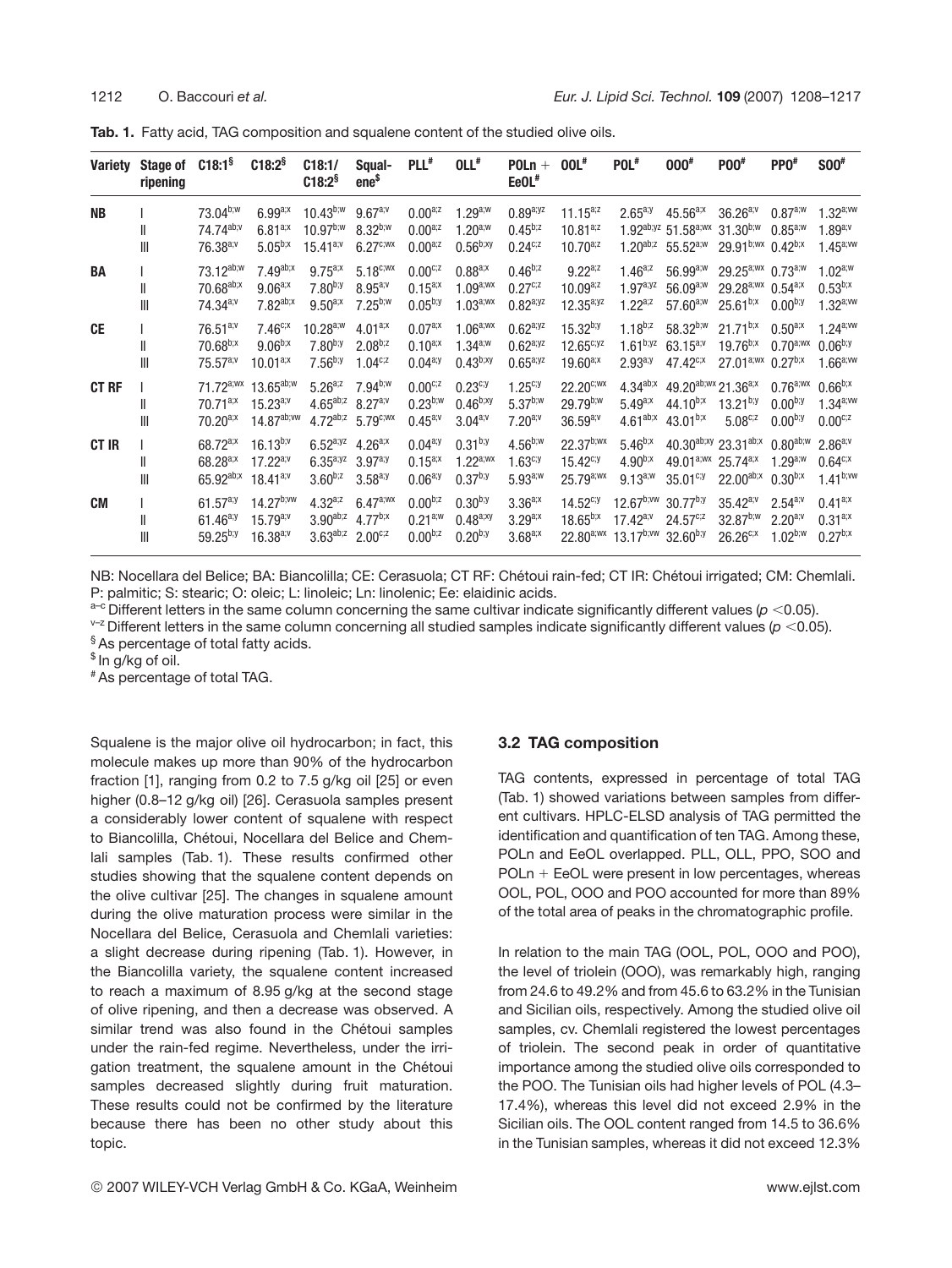in the Nocellara del Belice and Biancolilla varieties; nevertheless, in Cerasuola, this content reached 19.6%. Similar to fatty acids, the composition of TAG of the Chétoui cultivar varied widely according to the ripening stage of the fruit. The major change in the TAG profile concerned lowering of OOO of the Chétoui cultivar, and this trend coincides with that concerning the fatty acid composition. In fact, in the Chétoui olive oil, the oleic acid percentage decreased during the olive ripening, while linoleic acid levels increased (data not shown), probably due to oleate desaturase activity during TAG biosynthesis [27].

A clear decrease was observed for the POO percentages in Chétoui cultivated in the rain-fed condition and in Chemlali, whereas for the same varieties the OOL content increased remarkably during fruit maturation. The OOO percentage in Chétoui olive oils cultivated under the irrigation regime showed a decreasing trend during olive

**Tab. 2.** Minor compound content in olive oil samples.

 $III$  646.69<sup>b;w</sup> 295.51<sup>b;w</sup> 278.14<sup>a;w</sup> 315.63<sup>a;x</sup>

**Variety Stage of ripening**

maturation, similar to the same cultivar under rain-fed conditions but this last starting at a higher percentage. The POL fraction increases from the first olive harvest to the last one in the irrigated Chétoui olive oils.

## **3.3 Change in natural antioxidant content**

Tab. 2 illustrates the evolution of the TP content of the Tunisian and Sicilian oils throughout the olive maturation process, determined by spectrophotometry.

Chétoui oils had higher levels of these compounds (fluctuating from 222.4 to 852.9 mg/kg of oil) followed by Chémlali (varying from 96.4 to 190.1 mg/kg of oil). Generally, in the Sicilian oils these natural antioxidants contents were lower (ranging from 25.2 to 183.7 mg/kg of oil, from 65.7 to 178.6 mg/kg of oil and from 71.9 to 124 mg/ kg of oil in Nocellara del Belice, Biancolilla and Cerasuola, respectively). Therefore, different responses to the har-

**OlAgl**{ **LigAgl**{ **VA**{ *o***-CA**{ **SID**{

 $+$  **AcPin**<sup> $\ddag$ </sup>

| TPC: Total phenols determined by spectrophotometry; o-diph: o-diphenols determined by spectrophotometry; $\alpha$ -toc: $\alpha$ - |
|------------------------------------------------------------------------------------------------------------------------------------|
| tocopherols; T toc: total tocopherols; ABTS•-: antioxidant power; Htyr: hydroxytyrosol; Tyr: tyrosol; DAOA: decarboxy-             |
| methyl oleuropein aglycone; AcPin: (+)-1-acetoxypinoresinol; DLigAgl: deacetoxy ligstroside aglycone; OlAgl: oleuropein            |
| aglycone; LigAgl: ligstroside aglycone; VA: vanillic acid; o-CA: o-coumaric acid; SID: secoiridoids.                               |

 $a-c$  Different letters in the same column indicate significantly different values ( $p < 0.05$ ).

 $v$ <sup>-z</sup> Different letters in the same column concerning all studied samples indicate significantly different values ( $p$  <0.05).

**TPC§** *o***-diph§§** Æ**-toc\$ T toc¤ ABTS**.**–# Htyr**{ **Tyr**{ **DAOA**{ **DLigAgl**

II  $82.49^{b,y}$   $42.52^{b,yz}$   $263.08^{a,y}$   $294.25^{a,x}$   $0.21^{b,y}$   $1.5^{c,z}$   $3.70^{b,y}$   $12.66^{b,yz}$   $12.85^{b,z}$   $5.25^{b,z}$   $2.38^{a,y}$ <br>III  $65.69^{c,yz}$   $35.98^{c,yz}$   $201.47^{b,w}$   $233.09^{b,x}$   $0.18^{c,z}$   $3.37^{b,z}$   $4.45^{b,y}$ 

**NB** I 183.73<sup>a;xy</sup> 88.10<sup>a;xy</sup> 498.65<sup>a;v</sup> 561.17<sup>a;v</sup> 0.39<sup>a;y</sup> 13.14<sup>a;y</sup> 7.18<sup>ab;x</sup> 29.05<sup>a;y</sup> 24.80<sup>a;xy</sup> 11.01<sup>a;z</sup> 2.27<sup>a;y</sup> 1.98<sup>a;v</sup> 18.12<sup>a;v</sup> 42.34<sup>a;x</sup> 1.11.12<sup>b;z</sup> 3.81<sup>b;</sup>z 2.09<sup>a;y</sup> 1.11.12<sup>b;z</sup> 1.11.12<sup>b;z</sup> 10 63.99b;yz 50.74b;y 185.64b;x 213.34b;xy 0.27b;y 3.37b;z 8.94<sup>a;x</sup> 5.22b;z 15.36b;yz 3.81b;z 2.09<sup>a;y</sup> 1.39ab;v 18.00<sup>a;y</sup> 11.12b;z<br>10 25.21<sup>c;z</sup> 28.30<sup>c;z</sup> 164.27b;x 195.93b;xy 0.20<sup>c;y</sup> 3.04b;z 8.76<sup>a;x</sup> 2.91<sup>c;z</sup> 15.  $III$  25.21<sup>c;z</sup> 28.30<sup>c;z</sup> 164.27<sup>b;x</sup> 195.93<sup>b;xy</sup> 0.20<sup>c;y</sup> 3.04<sup>b;z</sup> 8.76<sup>a;x</sup> 2.91<sup>c;z</sup> 15.34<sup>b;z</sup> 3.54<sup>b;z</sup> 1.80<sup>a;y</sup>z 0.95<sup>b;w</sup> 17.10<sup>a;v</sup> 8.25<sup>c;z</sup>

**BA** I 178.56<sup>a;xy</sup> 66.06<sup>a;xy</sup> 242.17<sup>ab;w</sup> 287.12<sup>a;x</sup> 0.53<sup>a;y</sup> 7.31<sup>a;yz</sup> 6.63<sup>a;x</sup> 26.60<sup>a;y</sup> 27.42<sup>a;xy</sup> 14.61<sup>a;z</sup> 1.64<sup>a;z</sup> 0.52<sup>a;w</sup> 2.02<sup>a;y</sup> 42.85<sup>a;x</sup> 10.29<sup>c;x</sup> 1.85<sup>a</sup>;x 0.27<sup>b;x</sup> 2.29<sup>a;y</sup> 42.85<sup>a;x</sup> 10.29<sup>c</sup>

**CE** I 123.98<sup>a;y</sup> 53.32<sup>a;y</sup> 238.92<sup>a;w</sup> 268.70<sup>a;x</sup> 0.42<sup>a;y</sup> 6.36<sup>a;yz</sup> 18.21<sup>a;w</sup> 6.09<sup>b;z</sup> 35.65<sup>a;x</sup> 8.70<sup>a;z</sup> 1.80<sup>a;yz</sup> 0.42<sup>ab;w</sup> 3.31<sup>a;x</sup> 16.59<sup>a;y</sup> 11.89<sup>b;yz</sup> 224.52<sup>ab;w</sup> 252.59<sup>a;x</sup> 0.36<sup>b;y</sup> 3.31<sup>b;z</sup> 6.94<sup></sup>  $\rm H$  97.35b;y 41.89b;yz 224.52ab;w 252.59a;x 0.36b;y 3.31b;z 6.94c;x 10.04a;yz 38.36a;x 6.72a;z 1.73a;yz 0.60ab;w 4.02a;wx 18.49a;y<br> $\rm H$  71.93<sup>c;yz</sup> 38.57b;yz 224.81ab;w 250.69a;x 0.15<sup>c;z</sup> 3.69b;z 10.05b;wx 10.60a;yz 1 III 71.93<sup>c;yz</sup> 38.57<sup>b;yz</sup> 224.81<sup>ab;w</sup> 250.69<sup>a;x</sup> 0.15<sup>c;z</sup> 3.69<sup>b;z</sup> 10.05<sup>b;wx</sup> 10.60<sup>a;yz</sup> 19.79<sup>b;y</sup> 6.10<sup>a;z</sup> 1.94<sup>a;yz</sup> 0.31<sup>ab;x</sup> 2.68<sup>b;y</sup> 18.64<sup>a;y</sup>

**CT RF** I 656.12<sup>b;w</sup> 287.38<sup>b;w</sup> 273.51<sup>a;w</sup> 311.82<sup>a;x</sup> 1.52<sup>c;w</sup> 75.62<sup>a;v</sup> 30.88<sup>a;v</sup> 151.63<sup>a;v</sup> 51.71<sup>a;w</sup> 266.77<sup>a;v</sup> 24.96<sup>a;v</sup> 0.20<sup>ab;x</sup> 1.04<sup>b;z</sup> 443.36<sup>a;v</sup><br>II 852.87<sup>a;v</sup> 348.91<sup>a;v</sup> 250.03<sup>a;v</sup> 283.55<sup>a;x</sup> 2. II 852.87<sup>a;v</sup> 348.91<sup>a;v</sup> 250.03<sup>a;v</sup> 283.55<sup>a;x</sup> 2.33<sup>a;v</sup> 29.29<sup>b;x</sup> 24.85<sup>ab;w</sup> 85.44<sup>c;x</sup> 22.73<sup>c;v</sup> 243.96<sup>bc;w</sup> 15.75<sup>b;w</sup> 0.24<sup>ab;x</sup> 1.29<sup>b;z</sup> 345.12<sup>b;w</sup> 29.84<sup>b;v</sup> 278.14<sup>a;w</sup> 315.63<sup>a;x</sup> 1.82<sup>b;w</sup> 16.77<sup>c;y</sup> 2.

**CT IR** I 294.01<sup>a;x</sup> 206.46<sup>a;x</sup> 478.38<sup>ab;v</sup> 511.84<sup>a;w</sup> 0.89<sup>a;x</sup> 58.21<sup>a;w</sup> 35.61<sup>a;v</sup> 65.80<sup>c;x</sup> 24.46<sup>c;xy</sup> 227.93<sup>a;w</sup> 6.37<sup>a;x</sup> 0.66<sup>b;w</sup> 2.72<sup>b;y</sup> 300.10<sup>a;w</sup> 258.99<sup>b;x</sup> 3146<sup>b;x</sup> 295.33<sup>a;w</sup> 295.33<sup>a;w</sup> 295.33<sup>a</sup> II 258.99b;x 193.89ab;x 261.44<sup>c;w</sup> 295.45<sup>c;x</sup> 0.46b;xy 10.28b;y 7.77<sup>c;x</sup> 85.99b;x 35.14b;x 202.31b;w 7.04a;x 1.19ab;v 6.58a;w 295.33a;w  $\text{III}$  222.37<sup>c;x</sup> 155.70<sup>b;x</sup> 418.32<sup>ab;v</sup> 458.48<sup>b;w</sup> 0.26<sup>c;y</sup> 13.05<sup>b;y</sup> 18.32<sup>b;w</sup> 109.45<sup>a;w</sup> 60.94<sup>a;v</sup> 182.67<sup>bc;x</sup> 6.54<sup>a;x</sup> 1.71ab;v 4.04ab;wx 298.66a;w

**CM** I 190.06<sup>a;xy</sup> 59.61<sup>a;y</sup> 259.83<sup>a;w</sup> 300.51<sup>a;x</sup> 0.25<sup>a;y</sup> 4.21<sup>a;z</sup> 9.54<sup>a;x</sup> 12.64<sup>a;yz</sup> 31.25<sup>a;x</sup> 32.78<sup>a;y</sup> 19.75<sup>a;w</sup> 1.29<sup>ab;v</sup> 3.27<sup>a;x</sup> 65.18<sup>a;x</sup> 1.<br>II 171.91<sup>b:xy</sup> 59.21<sup>a;y</sup> 259.66<sup>a;w</sup> 295.75<sup>a;x</sup> 0.24<sup>a</sup> 171.91<sup>b;xy</sup> 59.21<sup>a;y</sup> 259.66<sup>a;w</sup> 295.75<sup>a;x</sup> 0.24<sup>a;y</sup> 1.22<sup>b;z</sup> 3.54<sup>b;y</sup> 1.15<sup>b;z</sup> 19.30<sup>c;y</sup> 1.3.31<sup>b;z</sup> 7.66<sup>b;x</sup> 1.06<sup>ab;v</sup> 3.00<sup>a;x</sup> 22.13<sup>b;y</sup> 1.15b;<sub>4</sub><sup>8;y</sup> 54.31<sup>ab;y</sup> 255.21a<sup>b;y</sup> 256.08<sup>b;x</sup> 1.54<sup>a;v</sup> 3.68<sup>a</sup>  $III$  96.39<sup>c;y</sup> 54.31<sup>ab;y</sup> 235.21<sup>a;w</sup> 266.14<sup>ab;x</sup> 0.19<sup>ab;z</sup> 1.65<sup>b;z</sup> 1.50<sup>d;x</sup> 1.78<sup>b;z</sup> 25.08<sup>b;xy</sup> 11.11<sup>b;z</sup> 3.56<sup>c;y</sup> 1.84<sup>a;v</sup> 3.68<sup>a;x</sup> 16.46<sup>a;yz</sup>

 $\text{III}$  65.69<sup>c;yz</sup> 35.98<sup>c;yz</sup> 201.47<sup>b;w</sup> 233.09<sup>b;x</sup> 0.18<sup>c;z</sup> 3.37<sup>b;z</sup> 4.45<sup>b;y</sup> 12.20<sup>b;yz</sup> 13.96<sup>b;z</sup> 6.11<sup>b;z</sup> 2.75<sup>a;y</sup> 0.38<sup>b;x</sup> 1.97<sup>a;y</sup> 21.06<sup>b;y</sup>

§,§§ mg of gallic acid/kg of oil

\$,<sup>¤</sup> mg of tocopherols/kg of oil

# mol of Trolox/kg of oil

 $*$  mg of 3,4-dihydroxyphenylacetic acid/kg of oil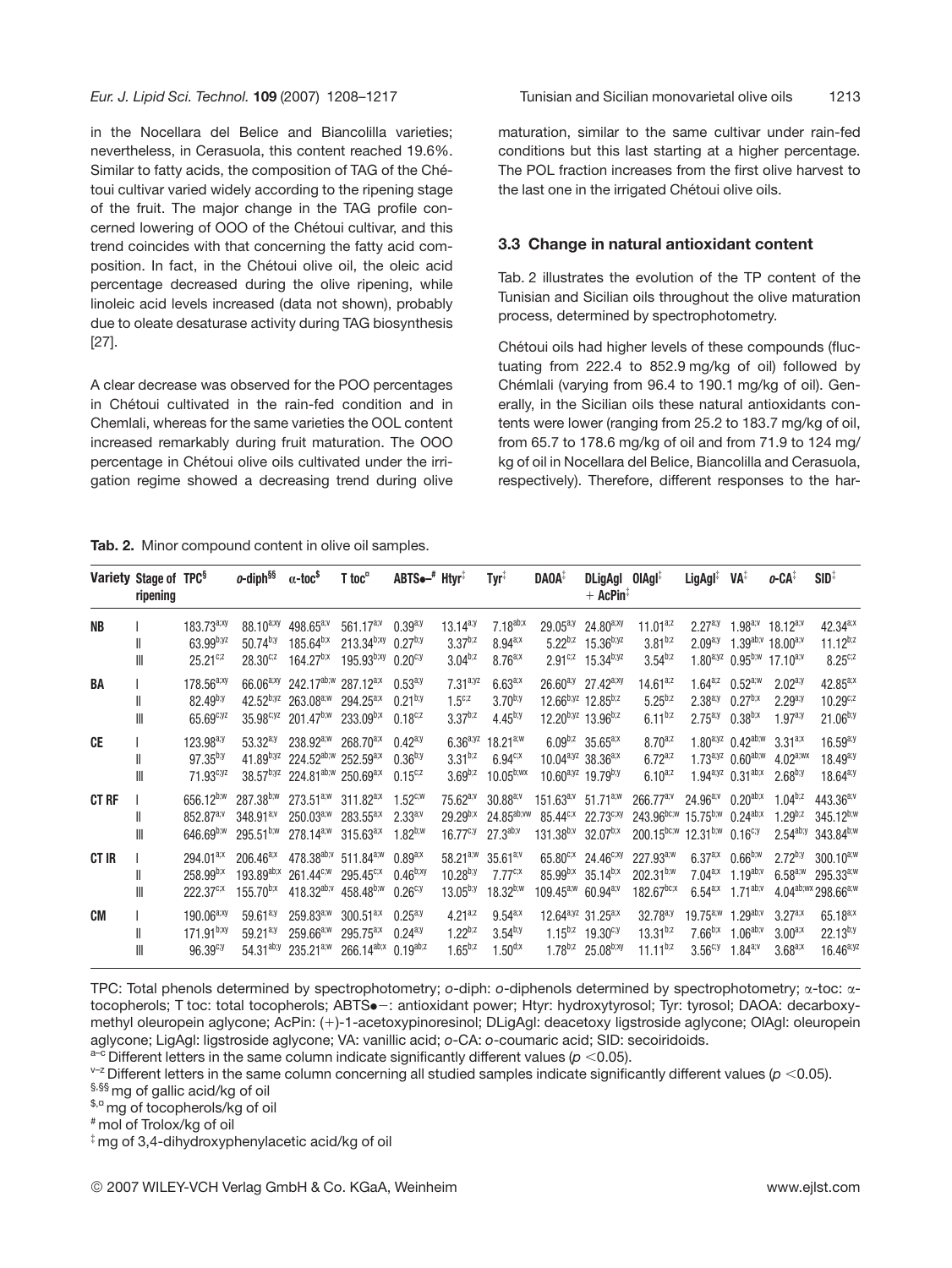vesting time were observed for each monovarietal oil tested. A negative effect of the fruit ripening stage on the phenolic concentration of VOO is particularly clear. The TP content showed the lowest concentration in oils obtained from over-ripened olives. In fact, at stage III of olive ripening, the decrease of the TP content reached 86.3, 63.2, 49.3 and 42% in Nocellara del Belice, Biancolilla, Chemlali and Cerasuola, respectively, in agreement with the results obtained by other authors [5, 23]. However, in the rain-fed Chétoui variety, the TP contents increased to reach a maximum level at stage II of fruit ripening; then, the TP content decreased. These results coincide with those obtained by others authors [6, 28] showing that, during olive ripening, the concentration of phenolic compounds increased to reach a maximum at the spotted and purple pigmentation stage. The increase in TP at the last stage of maturation could be due to the reduction in water content (olive fruit humidity) observed during ripening. This can affect the extraction of partially soluble compounds [6]. Tab. 2 shows that the TP of Chétoui oils were significantly affected by the irrigation regime. In fact, oils obtained from irrigated trees had lower levels of TP that non-irrigated ones. With regard to water availability, it is generally agreed that the level of phenolic compounds is higher in oils obtained from drought-stressed crops than in those from irrigated crops [8, 9]. Previous studies [8] showed that phenolic compounds, both in the fruit and in the corresponding oil, were negatively affected by the water supply. The observed differences in phenolic concentration in the oils could be a consequence of the different water stress levels of olives from rain-fed and irrigation conditions; this condition can involve changes in the activity of enzymes responsible for phenolic compound synthesis, such as L-phenylalanine ammonium-lyase, taking into account that the activity of this enzyme is greater under higher water stress conditions [8, 9].

The change in the *o*-diphenol contents in the Sicilian olive oils was parallel to that in the TP. However, the Tunisian samples cultivated under rain-fed conditions did not show evident losses in *o*-diphenols during ripening. Nevertheless, in Chétoui oils obtained from irrigated trees, *o*-diphenols decreased slightly at the last harvesting date.

Tab. 2 shows the change in tocopherols content of the samples studied. The five varieties behaved differently. In Nocellara del Belice, there was a drastic decrease of this molecule from the first to the second olive ripening degree, and then its amount did not change until the last harvest. In Biancolilla, Cerasuola, Chétoui and Chémlali, the  $\alpha$ -toc levels did not decrease significantly, coinciding with the results obtained by other authors regarding Spanish varieties [5]. Moreover, in Chétoui oils obtained after irrigation, the variation in the concentration of this antioxidant did not show a univocal trend during the olive maturation process. The data available in the present study confirmed previous findings [7].

# **3.4 Identification of phenolic compounds by HPLC-MSD**

Fig. 1 shows the HPLC phenolic composition of the cv. Chétoui and Nocellara del Belice at the first stage of olive ripening in monovarietal VOO extracts, recorded at 280 nm. HPLC-MS analysis showed that the VOO samples contain low amounts of phenyl acids and phenyl alcohols and high concentrations of secoiridoid derivatives (SID) such as oleuropein and ligstroside aglycons and DAOA which originate from the oleuropein [29, 30].

The HPLC phenolic profile evidenced also the occurrence, in small amounts, of phenolic acids such as vanillic and *o*-coumaric acid, as observed by others authors [30]. The vanillic acid amounts did not exceed 2 mg/kg of oil in all studied samples (Tab. 2). The levels of *o*-coumaric acid in the Tunisian oils and in Biancolilla and Cerasuola olive oils ranged from 1 to 6.6 mg/kg of oil; however, in Nocellara del Belice oils it reached 18.1 mg/kg of oil. It seems that neither the olive ripening degree nor the irrigation of the trees had a clear influence on the levels of phenolic acids (Tab. 2).

The Chétoui cv. oil extract showed high concentrations of the secoiridoid derivative DAOA and oleuropein aglycon ranging from 85.4 to 151.6 and from 182.7 to 266.8 mg/kg of oil, respectively (Tab. 2). However, in the other studied samples, the DAOA concentration did not exceed 29 mg/ kg and the oleuropein aglycon levels did not surpass 32.8 mg/kg. In the analyzed extra VOO extracts, other secoiridoids were present. The content of ligstroside aglycon ranged from 3.6 to 25 and from 1.6 to 2.7 mg/kg in the Tunisian and Sicilian varieties, respectively. The lignan acetoxypinoresinol was detected together with the decarboxy-methyl ligstroside aglycon, this last known also as oleocanthal [31]; their levels ranged from 19.3 to 61 and from 12.8 to 38.4 mg/kg of oil in the Tunisian and Sicilian VOO, respectively. Hence, as reported by different authors, the qualitative and quantitative phenolic composition of VOO is affected by the cultivar and/or the growing area [4, 6, 7].

# **3.5 Changes in phenolic compound composition**

In the most studied oils samples, the SID levels decreased as ripening progressed, as shown by the spectrophotometric values found through the TP content.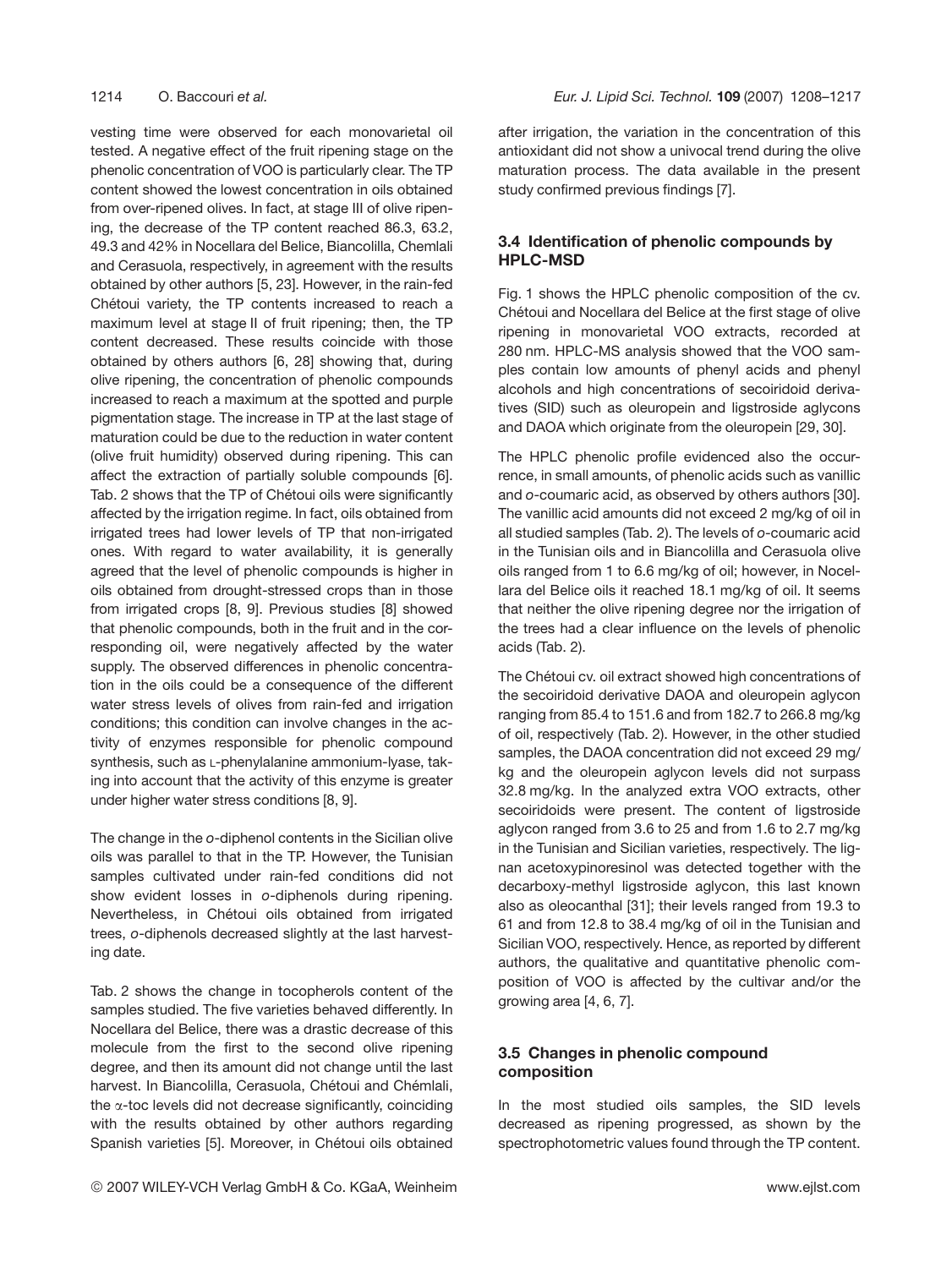

**Fig. 1.** HPLC chromatograms (detection at 280 nm) of the extracts from cv. Chétoui (A) and Nocellara del Belice (B) olive oils at the first stage of ripening. Htyr: hydroxytyrosol; IS: internal standard; Tyr: tyrosol; VA: vanilic acid; *o*-CA: *o*-coumaric acid; DAOA: decarboxy-methyl oleuropein aglycone; AcPin: (1)-1-acetoxypinoresinol; DLA: decarboxy-methyl ligstroside aglycone; OlAgl: oleuropein aglycone; LigAgl: ligstroside aglycone.

In fact, in the Chétoui oils obtained under rain-fed conditions, the SID amounts decreased slightly from 443.4 down to 343.8 mg/kg of oil. This trend to decrease as ripening progressed was more pronounced in Chemlali, Nocellara del Belice and Biancolilla VOO (from 65.2 down to 16.5, 42.3 down to 8.2 and 42.8 down to 21.1 mg/kg of oil, respectively). Such observations are in conformity with other findings showing that the SID amount decreases strongly in over-ripened olives [4, 32, 33]. Thus, during maturation, oleuropein aglycone, the major secoiridoid identified in all analyzed olive oils, undergoes hydrolysis and yields several simpler molecules that build up the well-known olive oil complex taste [32, 33]. SID levels in the Cerasuola oils remained practically unchanged throughout the olive maturation process. Regarding the amount of simple phenols (sum of tyrosol and hydroxytyrosol), the Tunisian and Sicilian oils (Tab. 2) showed an inverse relationship between the amount of simple phenols and the maturation degree of the olives, as previously reported by other authors [4, 23]. The level of the sum of acetoxypinoresinol and decarboxy-methyl ligstroside aglycon did not show significant differences during the maturity process in the tested oils.

The HPLC analysis of phenolic extracts obtained from Chétoui VOO under irrigation yielded HPLC profiles containing the same chromatographic peaks. Identified and quantified secoiridoids were affected by the irrigation regime applied to the Chétoui olive tree throughout the ripening process (Tab. 2). In fact, for samples obtained under irrigation conditions, the SID content remained practically constant as ripening progressed, whereas in oils obtained in rain-fed conditions these levels decreased slightly. In general, our results agree with those found by other authors [9]. Other studies explained these findings by the fact that secoiridoids are produced from the secondary metabolism of terpenes and are usually derived from the oleoside type of glucoside oleosides, which are characterized by a combination of elenolic acid and a glucosidic residue. It could be stated that these compounds originate from the same biogenetic route, the acetate/mevalonate pathway, and consequently respond similarly to water stress. Different hypotheses have been developed to explain the differences found in the phenol content of oils under irrigation: the different water content of the pastes that could imply a different solubilization of phenols which are more soluble in water than in oil [34] and a different effectiveness in the release of phenolic compounds during crushing and malaxation linked to polysaccharides of the cell wall [10].

# **3.6 Statistical correlation of olive oil composition and antioxidant activity**

The antioxidant activity of the phenolic fraction of VOO is mainly due to radical scavenging; this was confirmed by investigating the ability of the polar extracts to scavenge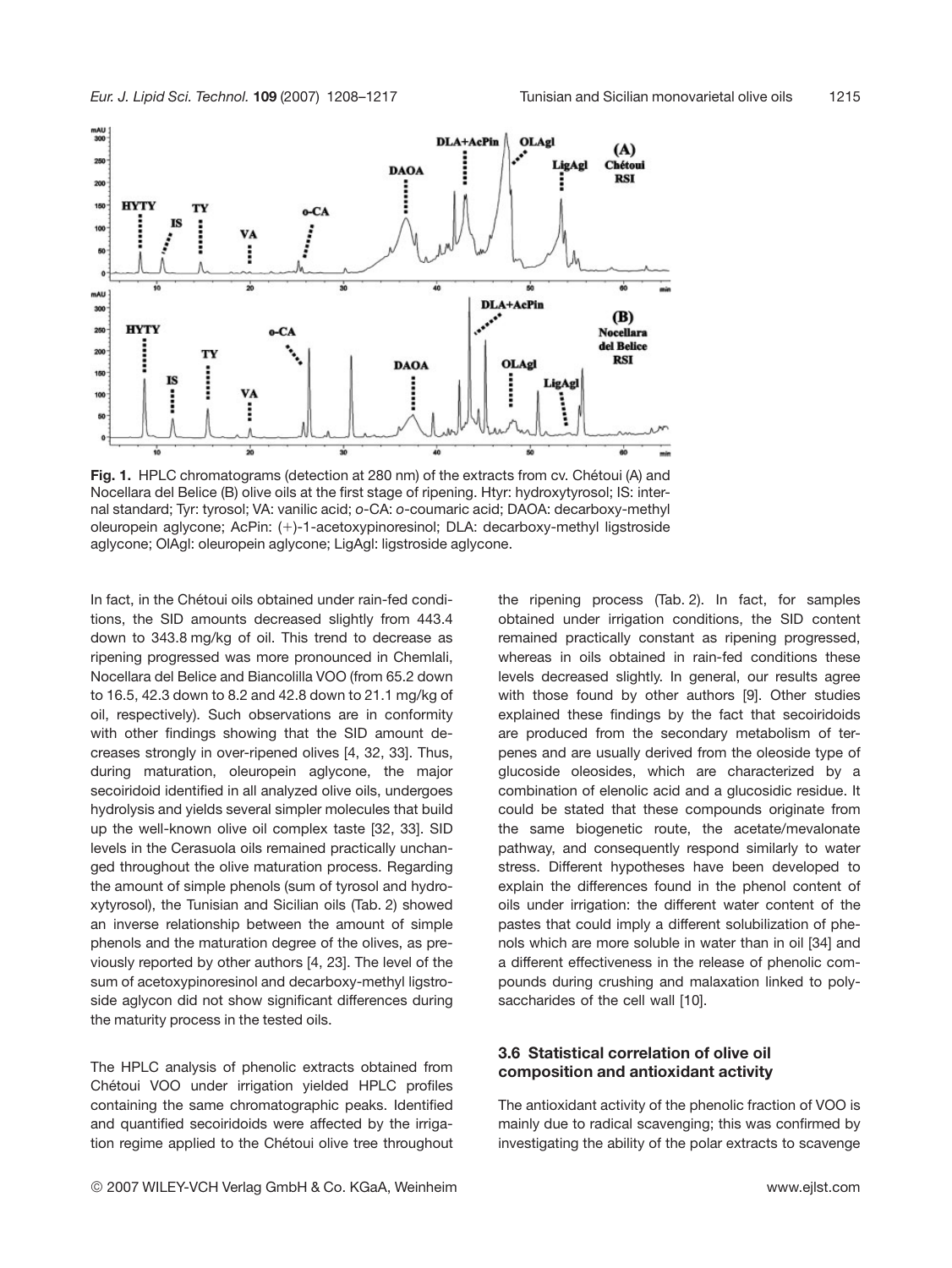$ABTS<sup>+</sup>$  radicals [28]. It is affected by different factors. It is used to evaluate oil and fat quality as it gives a good estimation of their susceptibility to oxidative degradation. In fact, an interesting positive Pearson's correlation between spectrophotometric indices and the evaluation of antioxidant activity were also found: TP *vs. o*-diphenols (*r* <sup>2</sup> = 0.9329, *p* ,0.001), TP *vs.* ABTS activity (*r* <sup>2</sup> = 0.9630, *p* ,0.001) and *o*-diphenols *vs.* ABTS activity (*r* <sup>2</sup> = 0.9226,  $p$  <0.001). The correlations recorded could be explained by the antioxidant activity of the phenolic compounds that contributes to the resistance of extra-virgin olive oils to oxidation processes [22].

## **3.7 Chemometrics**

Principal component analysis (PCA) is used in exploratory analysis. It gives graphical representations of inter-sample and inter-variable relationships and provides a way to reduce the complexity of the data. PCA (Fig. 2) was carried out using 15 variables selected between the chemical profiles reported in Tab. 1 and 2, using a factor analysis as extraction variables technique. PCA revealed that the variables linked to phenols provide similar information because the individual vectors had the same direction and intensity with respect to the principal component 1 (PC 1). The explained total variance was high (around 84%). Fig. 1 showed that the samples obtained from olives grown under similar pedo-climatic conditions, such

#### 1216 O. Baccouri *et al. Eur. J. Lipid Sci. Technol.* **109** (2007) 1208–1217

as the three Sicilian cultivars (the first PCA quadrant) and Chétoui oils, can be grouped together. The PCA did distinguish neither between VOO obtained from olive orchards under rain-fed or irrigation conditions nor among different ripening stages. Moreover, at the bottom of Fig. 1, a cluster is shown, formed only by oil samples from the cultivar Chemlali. In fact, the last olive variety, typical of the south of Tunisia, was characterized by the lowest percentages of triolein.

In conclusion, the characterization of some Tunisian and Sicilian monovarietal VOO tested in their original cultivation area allowed the detection of significant differences in the chemical composition, practically in relation to olive ripening stages and some agronomic techniques such as irrigation. The contents of minor components of the studied monovarietal VOO were especially affected by the agronomic conditions of production.

These preliminary results indicate that it was possible to classify the Tunisian and Sicilian oils tested in their original growing area based on their chemical composition. However, the study of a larger number of samples from various years of production would lend support to the results obtained by this first screening. Additional work will be addressed to evaluate the behavior of these local cultivars in different growing districts, in order to separate the genetic effect from the environmental factor.